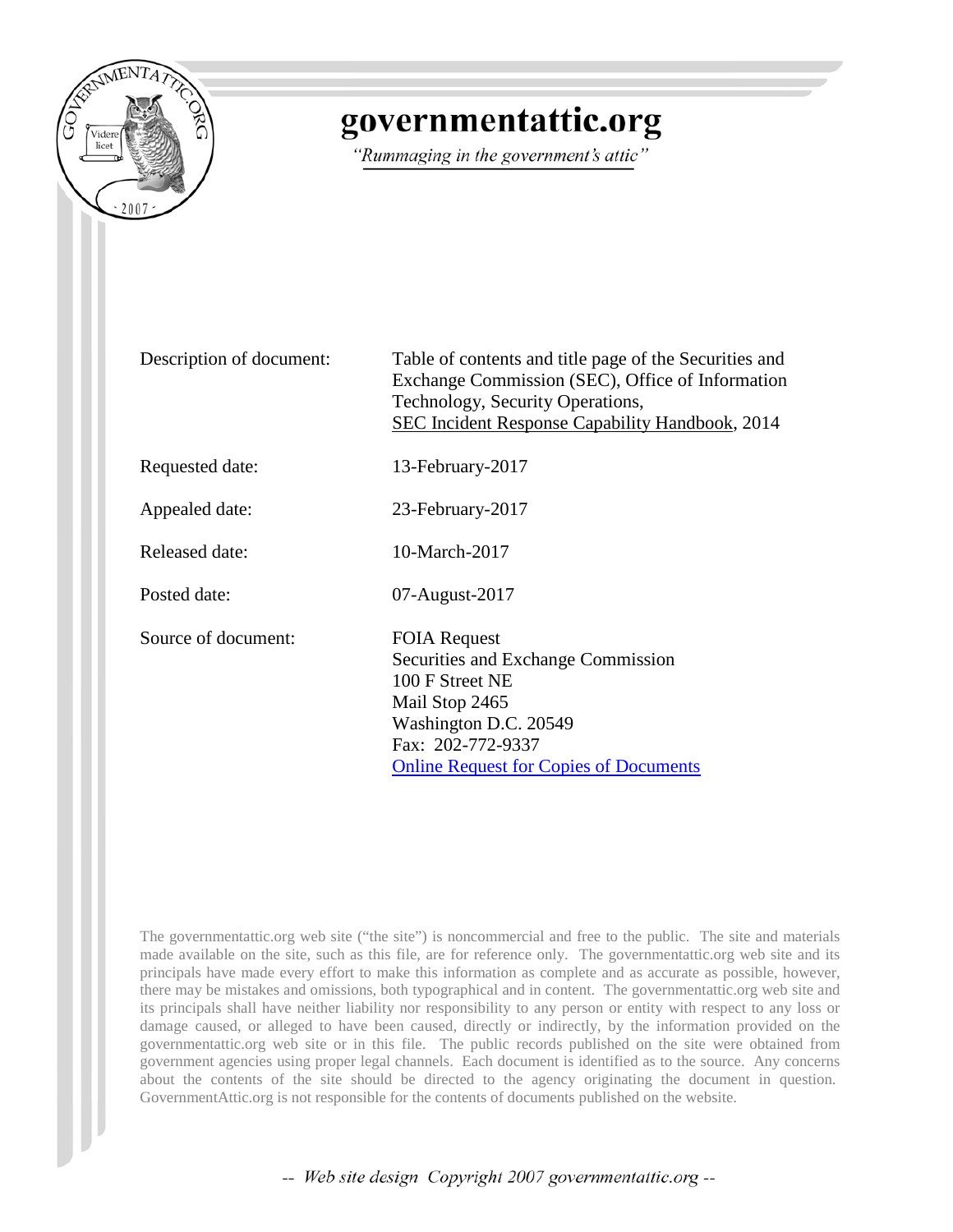

OFFICE OF THE GENERAL COUNSEL

Stop 9612

UNITED STATES SECURITIES AND EXCHANGE COMMISSION WASHINGTON, D.C. 20549

March 10, 2017

Re: Appeal, Freedom of Information Act Request No. 17-01451-FOIA, designated on appeal as No. 17-00237-APPS

This responds to your Freedom of Information Act (FOIA) appeal of the FOIA Officer's decision regarding your January 25, 2017 FOIA request for a "copy of the table of contents and title page of the SEC, Office of Information Technology, Security Operations, SEC Incident Response Handbook, April 2014." By letter dated February 23, 2017, the FOIA Office informed you that its search did not locate any responsive records. On February 23, 2017, you filed an appeal challenging the FOIA Office's determination that no responsive records exist.

As my staff has located the records you seek, your appeal is granted. Enclosed are copies of the table of contents and title page of the SEC's April 2014 Security Incident Response Handbook. If you have any questions regarding this determination, please contact Mark Tallarico, Senior Counsel, at 202-551-5132. For the Commission<br>by delegated auth

authority,

Richard M. Humes Associate General Counsel

Enclosures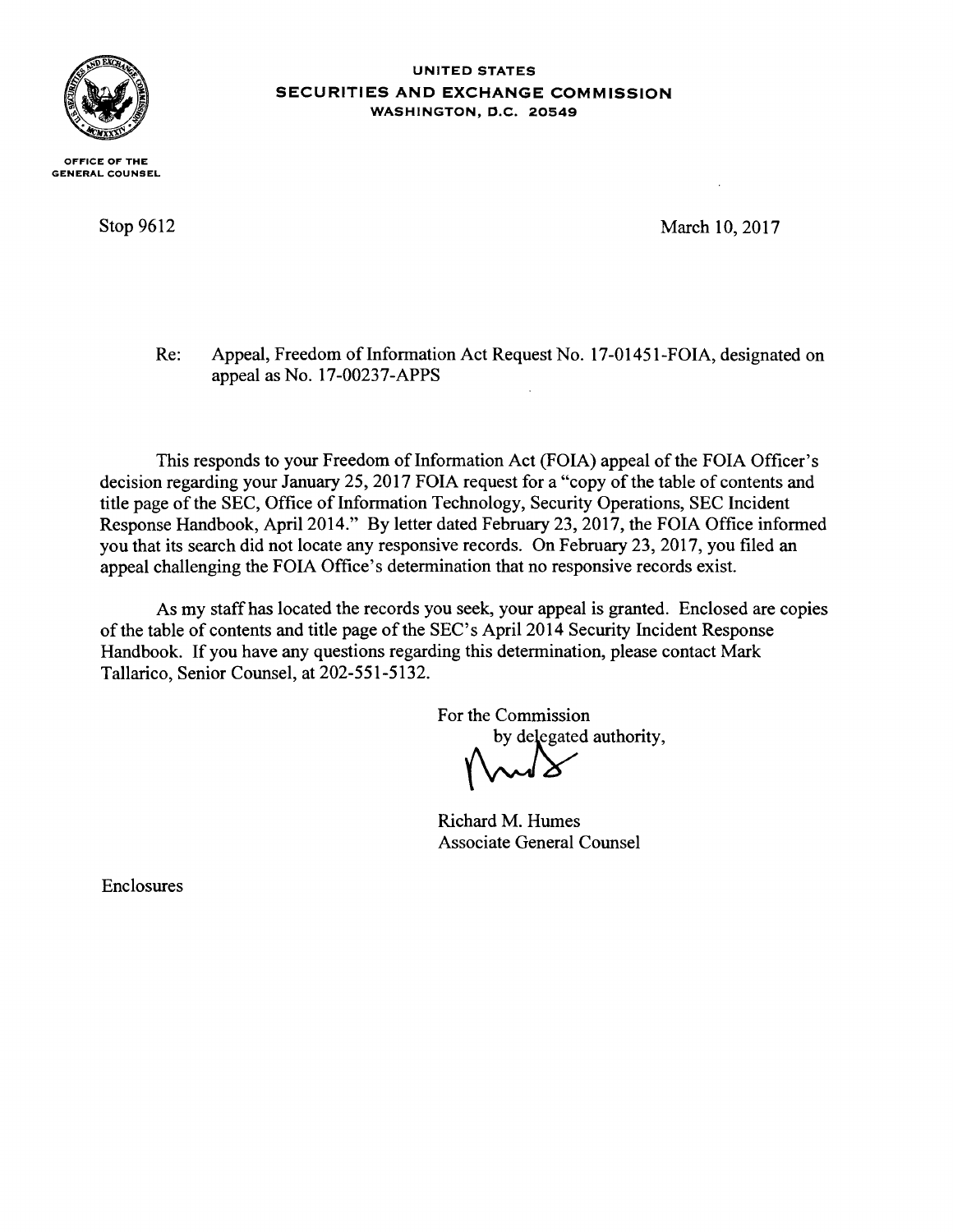## **SEC Incident Response Capability Handbook**



April 2014

Securities and Exchange Commission Office of Information Technology Security Operations